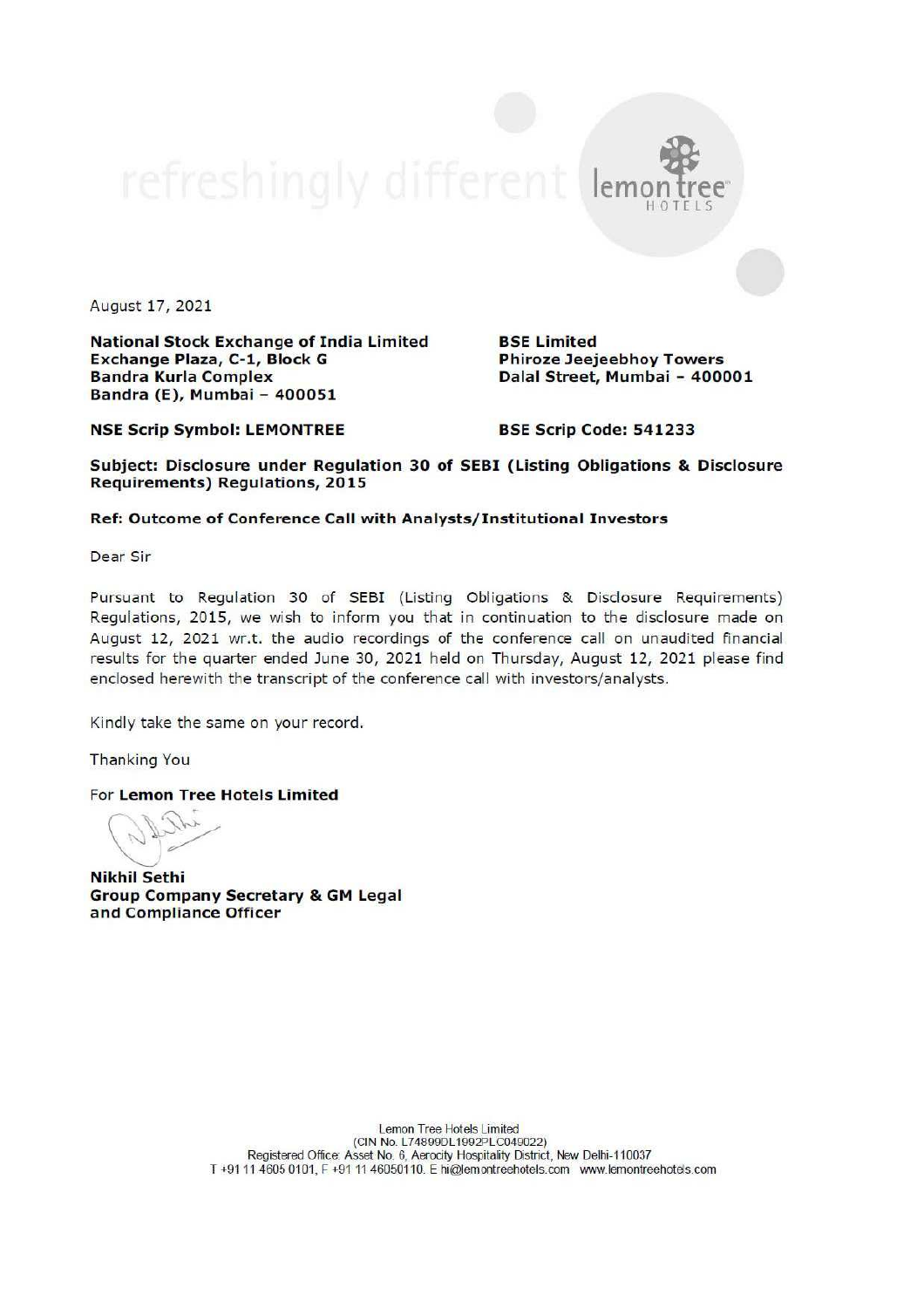

## **Lemon Tree Hotels Limited**  Q1 FY22 Earnings Conference Call August 12, 2021

**Moderator:** Ladies and gentlemen, good day, and welcome to the Lemon Tree Hotels Limited Earnings Conference Call. As a reminder, all participant lines will be in the listen-only mode. And there will be an opportunity for you to ask questions after the presentation concludes. Should you need assistance during the conference call, please signal an operator by pressing '\*' and then '0' on your touchtone phone. Please note that this conference is being recorded. I would now hand the conference over to Mr Anoop Poojari from CDR India. Thank you and over to you, sir.

**Anoop Poojari:** Thank you. Good afternoon, everyone. And thank you for joining us on Lemon Tree Hotel's Q1 FY22 Earnings Conference Call. We have with us today Mr Patanjali Keswani – Chairman and Managing Director, Mr Ratan Keswani – Deputy Managing Director, Mr Kapil Sharma – Chief Financial Officer, and Mr Vikramjeet Singh – President of the company.

> We would begin the call with brief opening remarks from the management, following which we will have the forum open for an interactive question-and-answer session. Before we start, I would like to point out that some statements made in today's call may be forward-looking in nature, and a disclaimer to this effect has been included in the earnings presentation shared with you earlier.

I will now request Mr Keswani to make his opening remarks.

**Patanjali Keswani:** Good afternoon everyone, and thank you for joining this call. I hope you and your families are all doing well and staying safe. I will be covering the quarterly business highlights and the financial performance for the quarter ended June 30, 2021, with some comments about what's happening in this coming quarter. Post which we can open the forum for your questions and suggestions.

> So, the new fiscal year started amidst a very challenging operating environment due to lockdowns and restrictions on account of the second wave. These disruptions, of course, particularly impacted the domestic hospitality and tourism sector. And as the cases started increasing, we saw a decline in occupancy levels in April versus March, followed by, of course, May and June. Travel restrictions also had a very severe impact on our operations. On a brighter note, as restrictions are easing and COVID-19 cases started decreasing in June, we saw a very fast recovery.

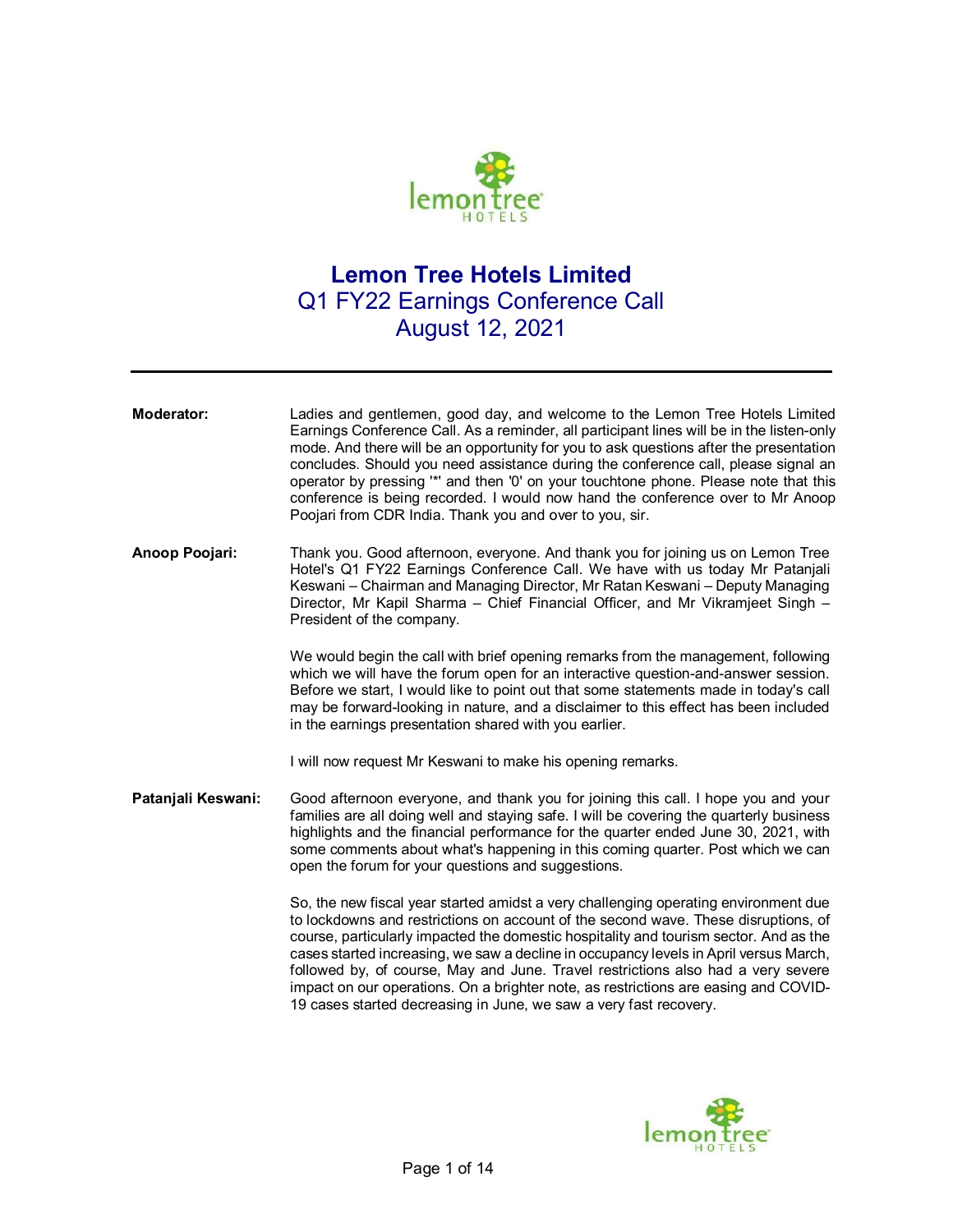Given our learnings from the past year, our operating inventory was maintained in anticipation of a quick recovery post easing of curbs. Accordingly, our operating inventory stood at about 88% of our total inventory against 71.5% in Q1 FY21. Overall, our revenues increased by 3.7% Y-o-Y with a 10% decline in ADR. Occupancy levels on full inventory improved by 73 bps. Our current operational inventory as of 30<sup>th</sup> June 2021, comprises 84 hotels and 8,300 rooms; out of which 4,517 are owned, 675 leased and 3,117 are managed rooms.

On the profitability front, I am happy to inform you that we managed to stay EBITDA positive at Rs. 2 crores in Q1 FY22, with an EBITDA margin of 4.6%. As we had maintained our operating inventory levels in anticipation of a much faster recovery, unlike in Q1 FY21, our costs increased by 16.3% Y-o-Y but decreased by 36.5% based on the preceding quarter. However, we believe, as occupancy levels improve, this should normalize in the quarters ahead.

Further, on the debt side, we have successfully lowered our average cost of borrowings by additional 15 bps from 8.3% in Q4 FY21 to 8.15% in Q1 FY22. Structurally, there has been a shift in our operating model and we now operate a much leaner structure, with more focus on optimizing and minimizing fixed costs, enhancing efficiencies and streamlining our business processes.

Being best-in-class in ESG is one of our key strategic priorities. We will be releasing our first sustainability report very soon in the next few months, which will disclose our performance on key parameters, new initiatives and our future roadmap. In sync with this approach, in the quarter, we have also signed an MoU with Energy Efficiency Services Limited, a joint venture under the Ministry of Power. This is one of the steps that we are undertaking towards being a greener and energy-efficient organization.

From a macro-environment standpoint, given that there are concerns of a potential third wave of COVID in the country, we are undertaking various proactive steps to ensure business continuity and stability in cash flows. Currently, we are seeing an extremely healthy build-up in demand and consumption, that is strengthening on a week-by-week basis from June onwards. In addition, improving macros given the better vaccination coverage and improving economic indicators should support this traction.

Overall, in a normalized macro-environment, we are very confident of reporting a robust and sustainable performance in the quarters ahead. Thank you.

- **Moderator:** Thank you very much. Ladies and gentlemen, we will now begin the question-andanswer session. The first question is from the line of Nihal Jham from Edelweiss. Please go ahead.
- **Nihal Jham:** Sir, the first question was around understanding the performance better this quarter. When I compare our performance to the same quarter last year, which mainly included BCP and quarantine business, compared to that, any specific reason for the rates being lower? And related to the same, there is a divergence in our performance if I look at our brands, I mean, Lemon Tree brand versus the recent acquisition of Keys, between the Lemon Tree and Keys brands. So, if you could give us some more clarity on that?
- **Patanjali Keswani:** Okay. So, last year, out of 1,500 rooms that we did, more than 80% or perhaps 90%, were what we would call, not a traditional business, not a normal hotel business. This

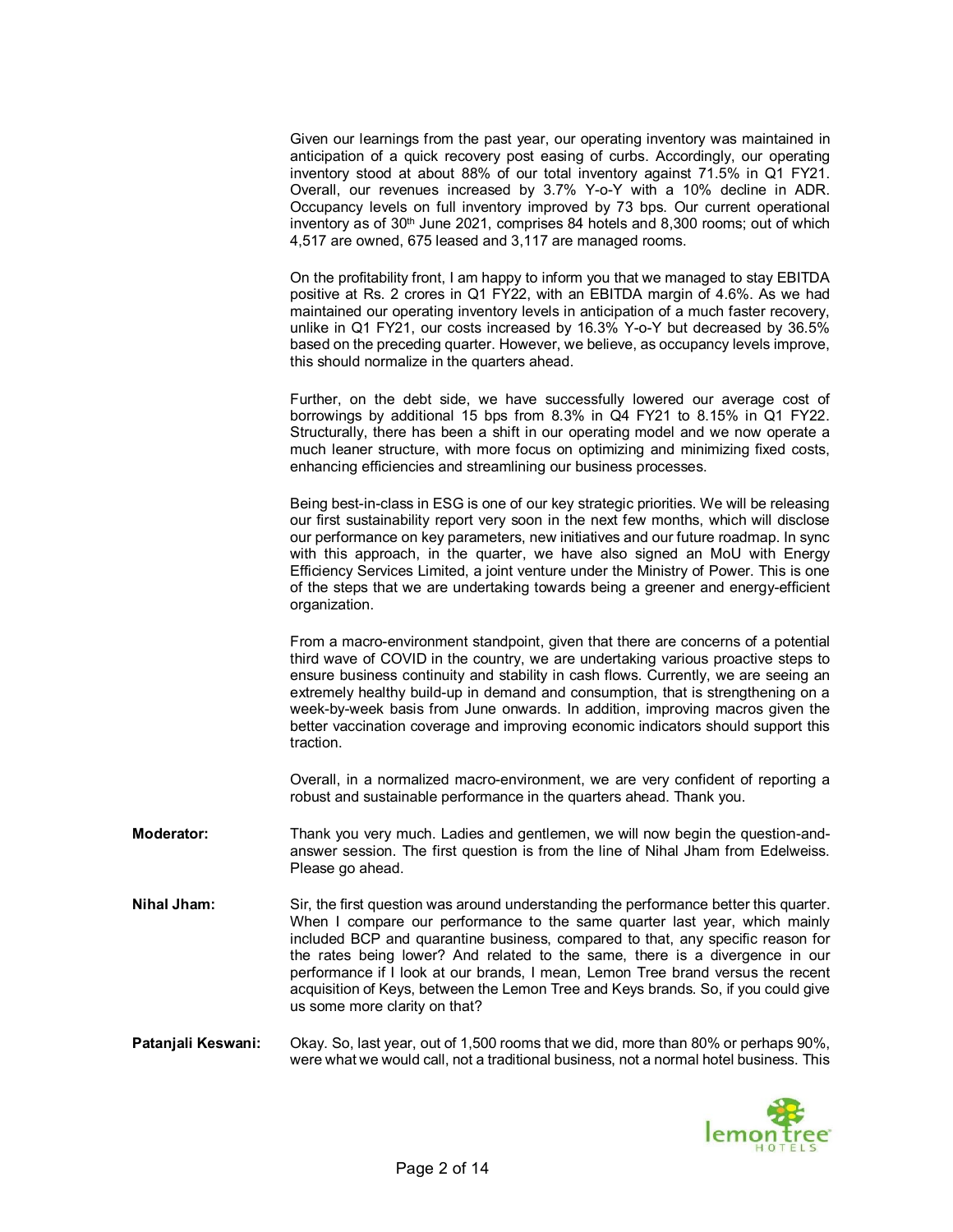was Vande Bharat, healthcare professionals, Business Continuity Planning, Block bookings by large IT companies who wanted to have 24/7 operations. So, these groups of businesses have occupied a lot of our rooms and these were typically at a higher rate and also with far fewer services. For example, the quarantine business that we had required no change of linen, very basic menus, people were staying 14 days in the room. So, the cost structure was lower, labour requirement was lower, and the demand was very high.

This year, in Q1, besides the fact that we had far more rooms open, for example, in Q1 FY22, we had a far larger number of operating rooms than we had in the previous year and that too we did not have any of the non-traditional sources of business, which is quarantine or Vande Bharat or healthcare professionals. As I think each of us experienced ourselves, there was a total sense of fear among travellers, so there was no traditional or non-traditional travel. What we discovered was that from about the middle of April to the middle of June, we did extremely low occupancies and that too at very low rates, which is why you will see a drop in our Average Rate and a huge drop in our Occupancies from May, which is the lowest we have ever seen, 20% also, in terms of the rates that we got. Because these were all retail travellers, and every hotel had dropped its prices by 15%, 16%, all kinds of discounts were being offered to get some of this business. So, that's the backdrop. But the good news is that somewhere along around the middle of June, this completely changed. And I am at a loss to understand how and why this disappeared. So, really when you see Q1, think of it as two parts, the first 15 days of April and last 15 days of June, and the two months in between which were essentially lost.

- **Nihal Jham:** You are saying that June is seeing quite a surge in demand, so what's the nature of this demand that you are seeing which is different from the Q1 quarter?
- **Patanjali Keswani:** So, for the first time, we are seeing our traditional segments jump up, for example, our retail segment today, which is typically 40% of our business on full occupancy is now 50%. Small, Medium, Micro Enterprises have improved further and in large corporates, we are seeing green shoots. So, if you ask me very broadly, what I am seeing happen is, for example, Q2 has now become like Q4 last year. So, there is no Q2, Q3, we have gone straight to over Rs. 1 crore a day income from less than Rs. 50 lakhs in Q1. So, our income has doubled, it's a very sharp V recovery. So, for example, already in quarter-to-date, we are ahead of Q1 income, in less than half the quarter we are ahead of Q1. We are also double of Q2 quarter-to-date, what I am seeing is an increase in occupancy by over 70% in this quarter, an increase in the average rate of about 20%. So, it's an amazing turnaround. And assuming that the third wave is not going to be very severe, that it will be mild to moderate, we are quite confident that we will, like we did in Q4 last year, we will do as well this Q2, Q3 will be good, it will be close to 70%, 75% of pre-COVID, and we are very sure that happens when Q4 we will be back to pre-COVID.
- **Nihal Jham:** That's very helpful. Just two more questions very quickly. Our RevPAR is obviously down on a Y-o-Y basis, but our revenues have increased, so is it because of more F&B income because of the normalized business that we had this quarter?
- **Patanjali Keswani:** That's right, absolutely correct. See, think of it this way in Lemon Tree, unlike all the other hotel companies, we operationalize an enormous amount of capital in the 12 months before COVID, roughly Rs. 2,000 crore worth of assets were operationalized, Rs. 600 crore of Keys which we had no time to stabilize because we acquired it in November and COVID hit us by March. Then five very large high-value hotels, which together accounted for another Rs. 1,100 -1,200 crore, were opened in those 12 months before. But if you look at these hotels, they had started stabilizing in January

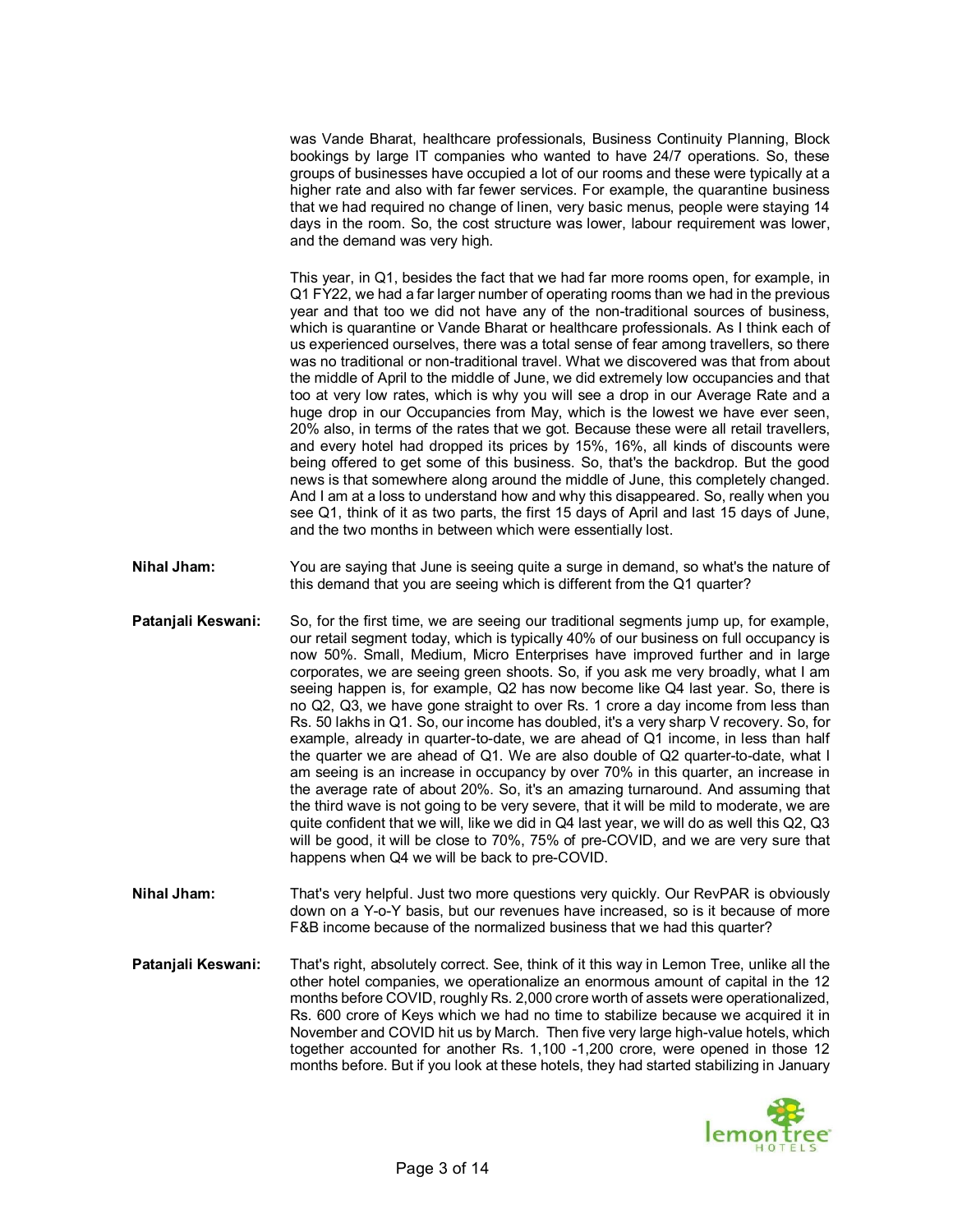and February pre-COVID. So, at that point, our income per room, and I am giving you a broad number, was about Rs. 4,500 per room per day, which means with 5,200 rooms we were doing close to Rs. 2.5 crore per day, that was our revenue. Then of course COVID hit and all these numbers went out of the window, but what we see happen now is that post-COVID we have achieved a very large amount of savings, permanent savings, which would be in the tune of Rs. 80-90 crore a year.

So, when I look at Lemon Tree, our CAPEX is about now on an operating basis about Rs. 200 crore a year. If I include corporate expenses and interest, it comes to about Rs. 410 crore and if I add lease rentals and repayment because I am looking at cash, then at cash breakeven, including repayments, at roughly Rs. 540 crore a year for about Rs. 1.5 crore a day or per room per day Rs. 2,900. So, at Rs. 2, 900, Lemon Tree is cash breakeven, including repayment of principal. If I look at it from accounting standards 116, because I have to then account for lease rentals, depreciation and interest, my breakeven for a PBT is at Rs. 570 crore, which is Rs. 3,100 a day. So, it's a very simple number, that if we get to Rs. 3,100 a day, which is roughly 60% of what we were in pre-COVID, then we will be PBT breakeven that's the bottom line for the company.

- **Nihal Jham:** Just very quickly, my last question was that just looking at one of the competitor brands, which is maybe positioned in a partially similar category, they reported a 60% kind of recovery. Where I am coming from is, based on the data set that you will be having from the other hotel providers, are you getting any sense of market share movement that you may want to highlight?
- **Patanjali Keswani:** Yes, so two points, that as you look at our share of the market last year, we had a disproportionately large share to a normal share because we got a whole bunch of bookings. So, clearly, the way to look at it is the performance from Q4 to Q1 and if you note, everybody fell by 55% odd and, of course, expenses fell differently, some only fell by 10%, we fell by close to 40%. So, looking at individual competitors, I would not like to comment on them. I think the one you are referring to is one step below us or two steps below us. So, that's a different market segment, that's slightly superior to the guest house segment, and we don't operate in that. So, what I would like you to look at is relative performance, Q4 to Q1 for all, if you are looking at comparatives.
- **Moderator:** Thank you. The next question is from the line of Adhidhev Chattopadhyay from ICICI Securities. Please go ahead.
- **A. Chattopadhyay:** Just to follow up on the previous question, if I heard you correctly, you were saying that our Q2 revenues would be in line with our Q4 FY21, is that correct?
- **Patanjali Keswani:** That's right, it will be more than double of Q1 and equal to Q4.
- **A. Chattopadhyay:** Sir I have a question on margins, in which quarter would you see the full saving rationalization efforts which you have done since the onset of the pandemic, when will these get fully reflected in the margins, from which quarter do you think it will come through?
- **Patanjali Keswani:** So, if you heard me earlier, I said that PBT breakeven happens at about Rs. 1.6 crore a day, and cash breakeven at Rs. 1.5 crore. We are currently at, well, in July I think we did a little under Rs. 1 crore a day, in August we are over Rs. 1 crore a day. So, we expect that if things continue, then we may be between say Rs. 93 crores to Rs. 98 crore revenue is a little over Rs. 1 crore a day in this quarter. If that continues,

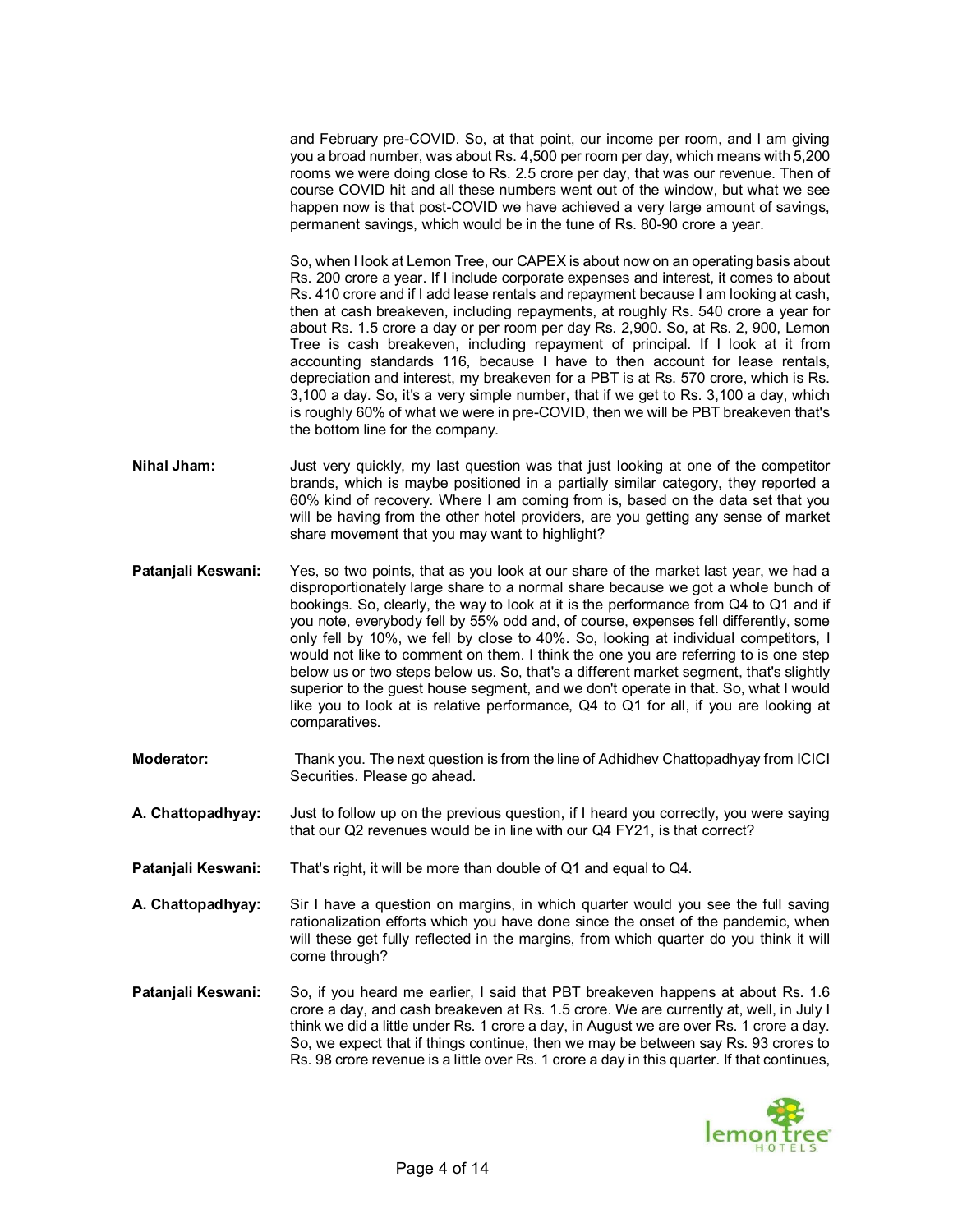with what we understand with large corporates, which is about 20%-25% of our business, which is still very muted, we reckon that Q3 we will be at about Rs. 1.25 crore to Rs. 1.3 crore a day and if that trend continues and there is no major third wave, then we should be back to pre-COVID which is Rs. 1.75 to Rs. 2 crores a day in Q4.

- **A. Chattopadhyay:** Okay. And sir, second quarter this should mean a similar 30% EBITDA margin similar to what we did in Q4, in the current form of Q2?
- **Patanjali Keswani:** It might be a little higher because there are some cost savings we implemented in Q1. If you remember, our cost dropped by about 36% - 37% which we will continue to see in Q2
- **A. Chattopadhyay:** Okay and just in Q4 when assuming things get back to the pre-COVID times, so the margins would be 36%, 37% range?
- **Patanjali Keswani:** Late 40s. We have given you the numbers. I have said, our OPEX today is Rs. 200 crores a year. On a fully stable basis, assuming all services, all hotels are operating, and assuming a bunch of other things, our OPEX may go up from Rs. 200 crores to Rs. 270- 280 crore. Corporate expenses are Rs. 30 crores, they may go up to Rs. 45-50 crore. Interest is Rs. 170-180 crore, Depreciation is Rs. 105 crores, these will remain flat. So, let's not get to non-cash, let's get to cash only. OPEX Rs. 200 crores, max going up to Rs. 270 crore. Corporate expenses Rs. 30 crores, going up to Rs. 45 crore. Interest Rs. 170 crores, Rs. 180 crore, remaining flat. Lease rentals on a cash basis will remain at Rs. 30 crores. Repayments were Rs. 105 crore for the next two years. So, on a cash breakeven basis, we break even including repayment of principal at Rs. 545 crore, which may go up to about Rs. 650 crore if we are fully operational with no cuts. On a PBT basis, it's roughly Rs. 25 crores more, because PBT has to account for the lease rental, depreciation and interest of Rs. 55 crore and depreciation of Rs. 105 crore. So, our PBT and cash breakeven are somewhat similar at about Rs. 1.6 crore a day. And on a fully stable basis, that will increase by about Rs. 25 lakhs a day. So, from Rs. 1.6 crore it will go to Rs. 1.85 crore. This means our per room revenue of Rs. 3,100; going up, on a fully stable basis, to Rs. 3,650 and we were averaging Rs. 4,600 in the last three months before COVID. I think what has been missed out by many people is, we had so many new hotels which we opened which were earning nothing in the 12 months before COVID, which are all now actually strangely getting a lot of traction, like Bombay, Pune, Udaipur, Calcutta, Dehradun and so on.
- **A. Chattopadhyay:** Sure. And just on the last quarter, Mumbai seems to have done an exceptionally high occupancy, any specific reason for that?
- **Patanjali Keswani:** No, actually, based on what we are seeing in Mumbai, I am not happy, it is too little, in my opinion; we should be doing over 80%. You will see by Q4, it will report far, greater numbers. Bombay went through a lot of lockdowns, so that was the issue really and you are seeing the performance in the middle of a lockdown. Imagine, it was doing I think 76% in a lockdown quarter. So, we are going full speed ahead even with our Mumbai International hotel, we want to open it ASAP because the demand that we see is much more than we anticipated.
- **A. Chattopadhyay:** So, what would be driving this demand? I just wanted to know

**Patanjali Keswani:** See, the two main cities in India are Mumbai and Delhi. And if you have a hotel near the airport, like even our Delhi airport hotel; so, while we report Delhi NCR numbers,

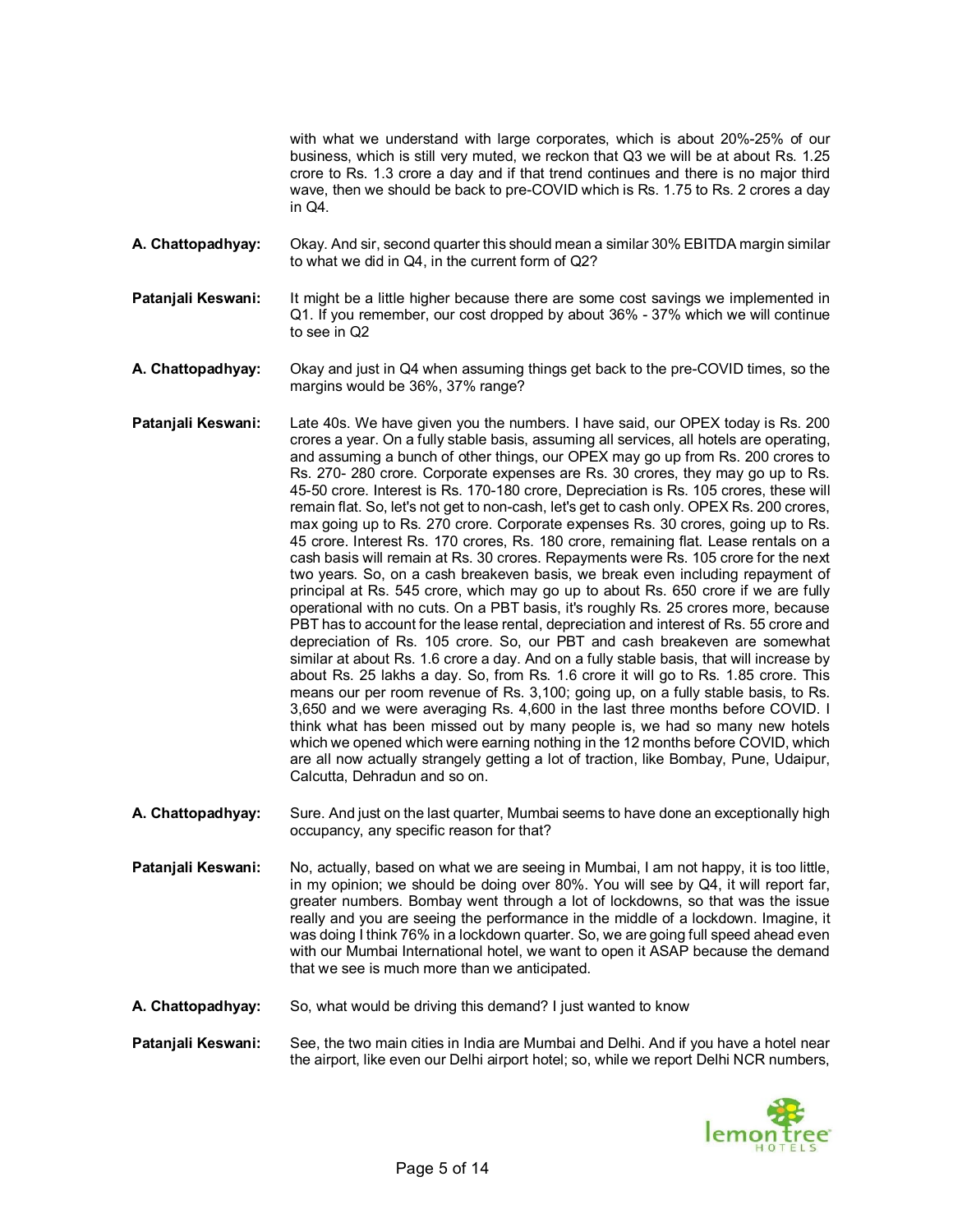specifically Delhi, which is the one next to the airport where we have two hotels of about 500 rooms, are already doing 75% occupancy in the last one and a half months. So, these airport hotels in the big cities, are entry cities into India, traditionally, the most demand dense markets in India, because they have very high barriers to entry, it's very expensive to build a hotel here, very time-consuming. And it's because of that very reason, supply gets constrained.

**Moderator:** Thank you. The next question is from the line of Kunal Lakhan from CLSA. Please go ahead.

**Kunal Lakhan:** Sir, you've mentioned that by Q4 of this year we plan to get back to our pre-COVID levels. So, my sense is like what kind of ADR assumptions are you factoring in? The reason I am asking is that even in Q4 of FY21, our ADRs were substantially lower. So, firstly, what kind of ADR assumptions you are factoring in, and what are the drivers to that? Particularly, I want some insights from you on where do you see the corporate demand coming from and how soon and how fast that can come through.

**Patanjali Keswani:** I think I have said this before, about 40% of our demand is retail. Retail demand can be very high priced or very low priced, depending on how the other demand segments are performing. Traditionally, retail is 1.2x the average rate of the company, because these are last-minute bookings and typically, we can cream that market. The lowest rate segment is the large corporates, which is 20% of our business, which is currently close to zero or maybe 2%-3%, which is now grown to 3%-4%. Then there is 25% which is SMEs, 5% which is meetings incentives and 10% foreigners. So, the way I am looking at it is, the retail segment has now grown to, on a pre-COVID level, 1.25x; which means it is, on a pre-COVID level it would be 50%. This pricing is increasing as we speak so as I said in Q2 versus Q1, our average rate is increased by close to 20% on a company average, of course, occupancy has increased over 70%.

> So, if you look at it from that perspective, with the hardening of demand, the price itself goes up. The hotel business is, as you know, like the airline business, double whammy, higher demand higher price, lower demand lower price. The Small, Medium, Micro-Enterprise demand has come back. Foreigners are zero, meetings, incentives conferences have come back. Large corporates are maybe 15% of what they were, that is they may be 3%-4%. So, that is why we are still reporting occupancies of say 52%-54% on a full inventory basis, instead of the traditional occupancy level of 75%-78%.

> Conversations by our sales teams with the large corporates indicate, and this is an indication, that they will start resuming travel from September or October. So, that has to play out. The numbers I have given you for Q2 are based on current. However, if the large corporates start travelling, you will find that with the increase in demand there will be a significant price increase. So, that's the broad perspective. Now, if that continues and demand starts picking up, then we expect that by Q4 we will come back to broadly pre-COVID levels of revenue.

**Kunal Lakhan:** Sure, that's very helpful. Sir, my second question was on the management contract pipeline that we share in our presentation. Now, if I do a comparison of that particular slide over the last one year or so, a lot of these hotels, the expected opening dates have been pushed by like one and a half, two years or so. So, what's the sense of the current opening days that you have shared? I mean, in all likelihood they can also get pushed, what's the sense you are getting from the owners of those hotels? Or what do you think they can come through on the timeline that you have mentioned?

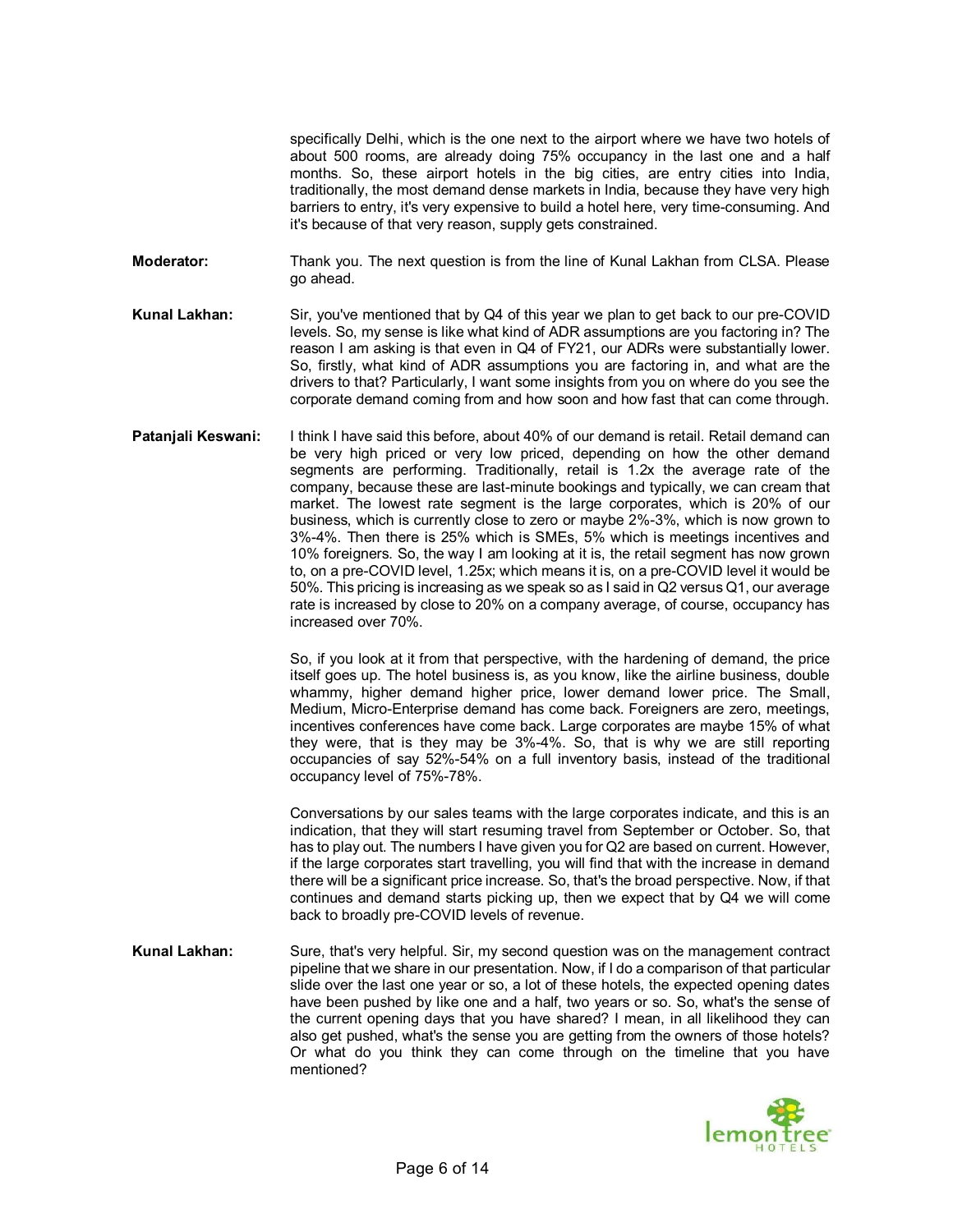**Pataniali Keswani:** See, most of these owners are HNIs and for most of them these hotels are not their mainline business. Let's put this in a way that they fund it from their other business.,. As you know, that there has been a major catastrophe for the small businesses in India, and a lot of them ran out of capital. So, they were waiting for two things, and they are correlated; one is that their businesses started generating cash again, and they moved out of survival mode; and number two, that demand would also pick up. So, now that it is happening, I can tell you that most of these dates that we have given you are likely to materialize. But if you had asked me this, six months ago, or nine months ago, I would have myself said, and that's why if you notice on Slide 18, on the last line we have said, these dates are the best-case scenario and as for the latest update from owners, and this is based on their lines of credit.

> So, broadly, I think that what we have given you will be plus-minus two months, at least for the next 500 rooms play out, which is to be done in rest of this year. We are opening our first franchise property in Dehradun, which should open in the next week, the first Aurika under management in Coorg, which should hopefully open in the next two months, and then, of course, a bunch of hotels with Neelkanth in Mumbai and Mussoorie, Sonamarg, Rishikesh and so on. So, broadly they should all play out, there may be a delay of one or two months, but not a significant delay.

> Now, if you ask me for the second lot, which is the next 10 or 12 hotels, there is more uncertainty, it is, of course, a function of what happens in the next six months. So, I cannot give you clarity on what will happen there. But interestingly, just to add on, there are another 10, 15 hotels which we are now in active discussions with, which are not mentioned here, which we are hopeful we will be able to sign off in the next six months. So, that pipeline will increase by another 700 800 rooms.

- **Kunal Lakhan:** Sure, that's helpful. Sir, one last question from my side. Sir, in other hotels under development, in the last one year we haven't incurred much of CAPEX and understandably so, but we have about balanced CAPEX now for close to about Rs. 600 crore odd, and we are looking at let's say the Aurika, the Mumbai airport hotel to be operational by CY2023. So, shall we expect this Rs. 600 crore will get expensed over the next one and a half, two years?
- **Patanjali Keswani:** We have done a cash analysis, as on June end we are sitting on about Rs. 200 crore of cash. So, my view is, when we discuss this on the board, our feeling on the Bombay market is getting stronger and stronger. Now Aurika as it happens, while it requires Rs. 600 crore, for the next 12 months it only requires about Rs. 90 crore, because we have now finally come out of the basement, we have got the full approval for 669 rooms, which as you know will make it the largest hotel in India. We are just finishing the first floor and we reckon we will be able to finish the entire 10 floors of this building by about June next year, this will require about Rs. 80 crore. So, once that is done then the real expenditure of the additional Rs. 500 crore, which is equipment, interiors etc., will apply from Q2 next year, which is a year from now and by then. I am pretty sure we will have full certainty and secondly, by then Lemon Tree will be generating a fairly large amount of cash to fund this and as I said before, we have only two objectives from a capital side to build out this Aurika, and number two is write-down our debt over the next three, three and a half years. So, that's our main objective, by which time our hotels will be stable, we will have about 6,000 operating rooms, we hope we will have 7,000 or 8,000 rooms under management and Lemon Tree will then become more annuity kind of cash-generating business, because the CAPEX cycles will be over.

**Kunal Lakhan:** Would this funding of Rs. 500 crore also depend on equity infusion of Rs. 150 crores that we had originally envisaged?

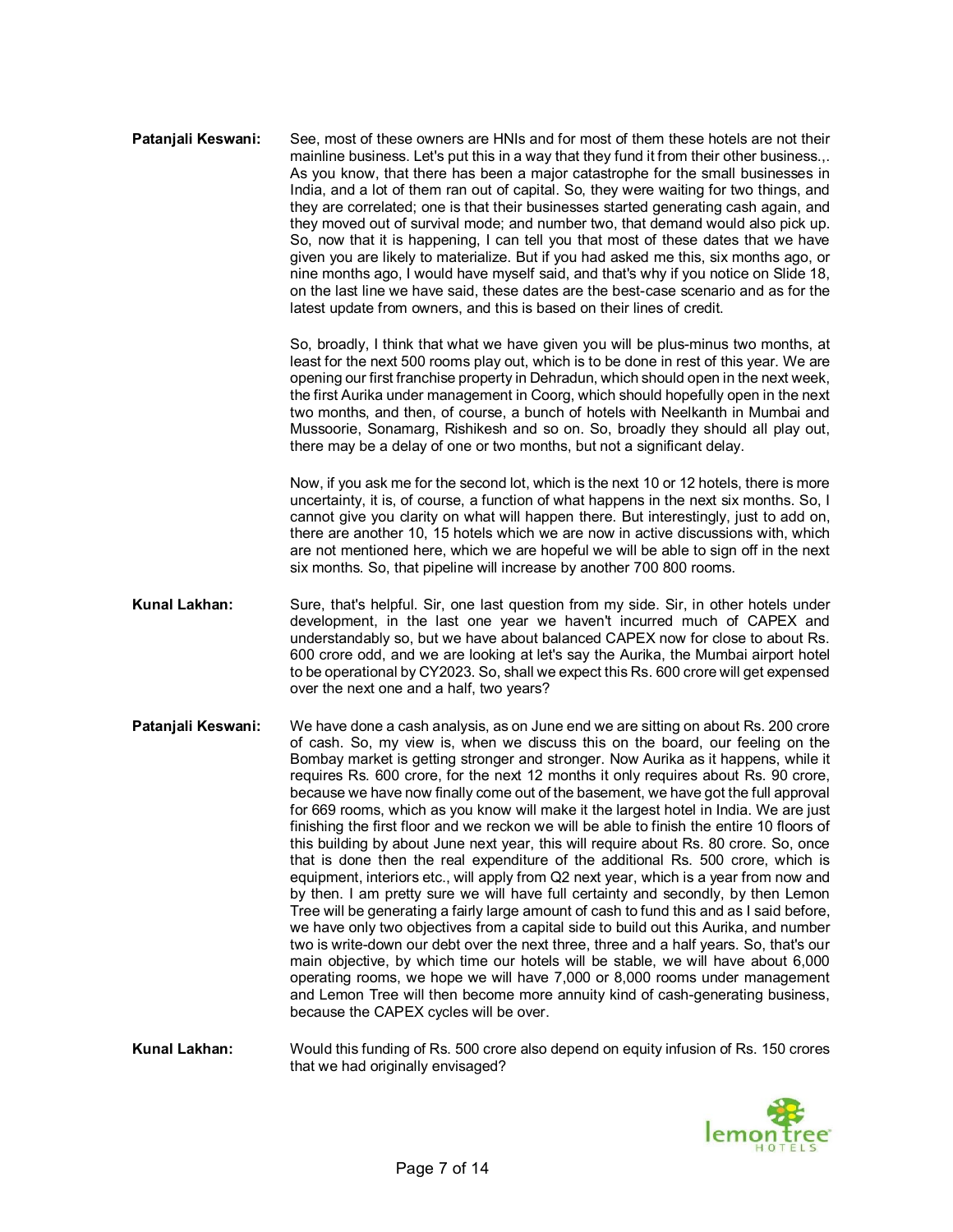- **Pataniali Keswani:** No, think of it this way, pre-COVID we were doing Rs, 2.5 crore a day. I will give you a number, it's an actual number, we were doing Rs. 2.5 crore of revenue a day because our assets had started stabilizing. So, if we require a cash breakeven of roughly Rs. 1.5 crore a day, on a PBT breakeven Rs. 1.5 crore a day and we are generating Rs. 2.5 crore, then effectively what I am saying is that besides writing down debt at the rate of Rs. 110 crore a year, we will have spare about Rs. 350-400 crore a year, which will take care of Bombay and also take care of writing down our debt over the next three, three and a half years; starting from Q4 and stabilization.
- **Moderator:** Thank you. The next question is from the line of Amandeep Singh from Ambit Capital. Please go ahead.
- **Amandeep Singh:** Sir firstly, you mentioned overall recovery, but can you help us with your thoughts with some of the few micro-markets like Gurugram and Bangalore which have been struggling? So, can you give us some sense of how has been the uptake now for these micro-markets?
- **Patanjali Keswani:** See, if you look at Lemon Tree's demand, which is around 4,000 rooms a day because we typically do 78% occupancy. About 11% of this demand comes from the IT/ITES segment, which has got 440 rooms a day. Most of this demand is concentrated in Bangalore, Whitefield and Electronic City where we have four hotels, and a certain amount from Gurgaon, though Gurgaon is a little more diversified. Gurgaon also has one problem which is it is massively oversupplied. So, here is a strange thing. Bangalore and Gurgaon are two markets today which, saw the maximum injection of supply pre-COVID and had the largest dependence on IT. This was a double whammy in Bangalore, as you know, and, generally, with the IT and ITES sector, there has been an enormous drop in demand. Whereas you can see a significant increase in demand in segments like Media, Entertainment, Financial Services, Pharma, now starting even Auto, IT has not recovered yet. So, this is 11% of our market and today is giving us only about 10% of that, maybe 40 rooms a day. And that is why you will see; Bangalore has suffered the most. Next is Gurgaon. Gurgaon has certain other segments, but as I said, because of oversupply, it's still being worked through. So, if you ask me to give an assessment, I will say that Bangalore and Gurgaon will be the two markets that will recover last.
- **Amandeep Singh:** Sure, sir, that's helpful and secondly, could you help us with how would be the cost efficiencies in place, how would be the current staff to room ratio? And now with increasing services coming back, what could be the sustainable number ones the business normalizes, any sense of that?
- Patanjali Keswani: So, we had 8,400 staff for 8,400 rooms pre-COVID. With attrition etc., we are now operating with 5,300 staff. We are working with the Boston Consulting Group who is doing a diagnostic on digital transformation for Lemon Tree Hotels. So, what we are looking at is two levels of digital transformation, I am not talking about the routine stuff of digitizing operations, I am talking about customer access, customer retention, revenue maximization. The second is, going in for as many productivity improvements through process change, and through digitalization at the backend. Our broad estimate is that when this plays out, which is our strategy for the next one year, our staff to room ratio at the most will grow to 0.75 per room, which is it will grow to about 6,000. So, 2,400 staff (approx.) will not be required in Lemon Tree on an apple-to-apple basis, which is one reason why our staff expenses, which typically account for 20% of our revenue, will drop by 30%. Similarly, we are doing a bunch of stuff under ESG, we are going heavily into Renewable energy and Green buildings and so on. We reckon that they will be another 30% saving in power and fuel, which typically accounts for 10% of my revenue. So, if you add it all together, we expect a

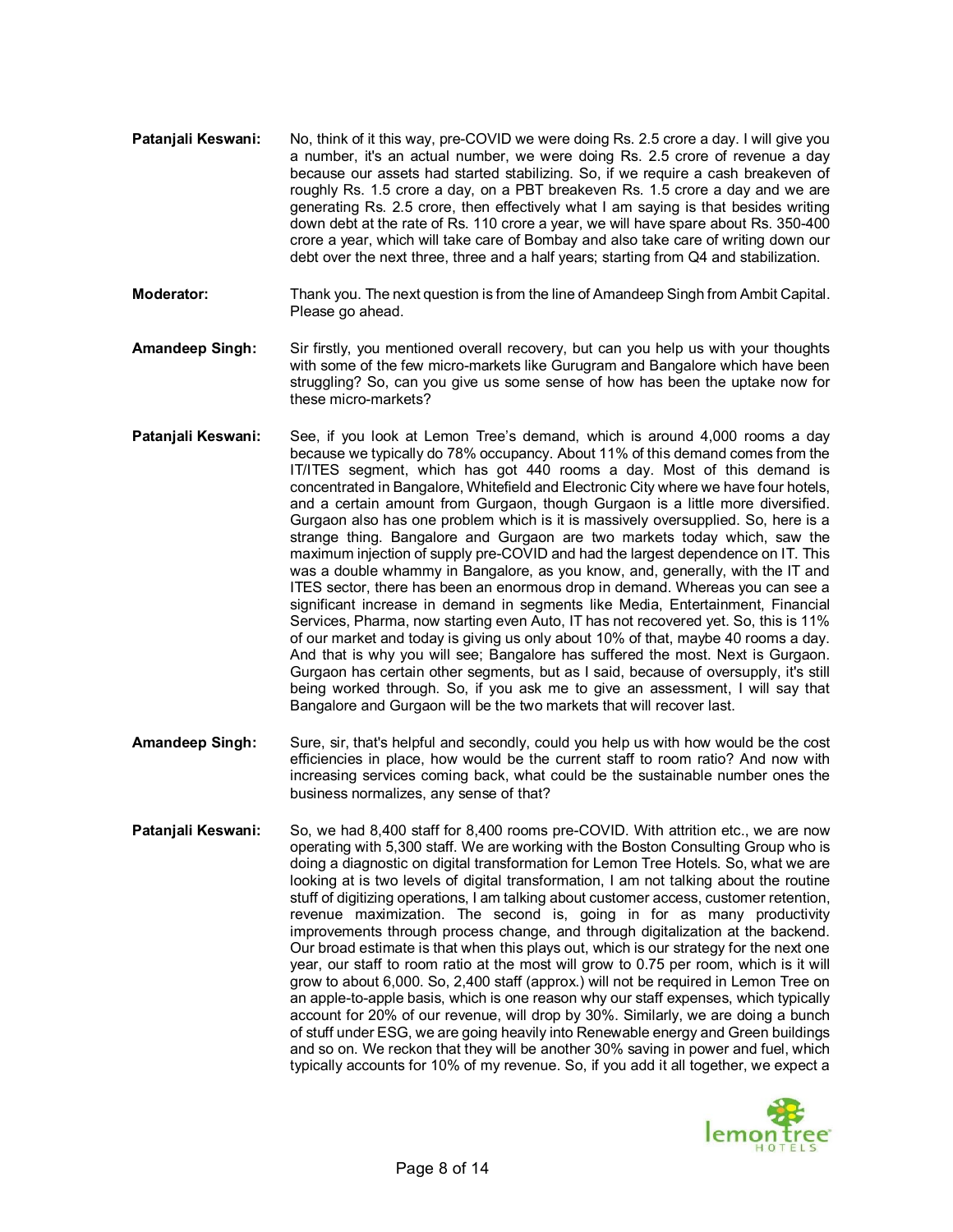permanent reduction in expense of about 18% to 20%. Since our expenses accounted for 60% of our revenue, we are pretty sure that our expenses on a revenue basis will drop by 10%, or the EBITDA margin will expand by 10%.

- **Amandeep Singh:** You mentioned that right now you are not looking out for any further CAPEX expansion apart from Aurika and debt reduction, but can you help us with your thoughts if there are distressed acquisition opportunities that would be currently available in the market or over the next six to eight months? Or if you will be thinking about banking on such opportunities and what would be the time for that?
- **Patanjali Keswani:** See, we are very clear, we don't want to spend money, but we are very happy to monetize our brand and talent. So, we are in conversation with two very large, distressed firms, one has said \$100 million, one has said \$200 million. Nothing is signed yet, but we have discussed in great detail that we would be happy to participate if they look at the acquisition of assets, that we would be happy to brand and manage them. Of course, if that happens, then we are talking about a few thousand more rooms. Now, for this to happen, two things must happen; one is, the assets must be available; and two, they must be available at the right price. So, this is still playing out. I cannot make any definitive comment but the two funds are very actively scanning the market. We are looking at what opportunities are there, we are participating. And I think I will be able to give you more flavour in the next quarterly meeting.
- **Moderator:** Thank you. The next question is from the line of Archana Gude from IDBI Capital. Please go ahead.
- **Archana Gude:** I have two questions. Can you just guide us through how our Aurika Udaipur is doing? How's the competitive intensity? Have Raffles entered into the Udaipur market, so has the intensity increased or how do you see the market overall, let's say, next two years down the line?
- **Patanjali Keswani:** Aurika, when we opened it, did Rs. 3.3 crore of revenue, about Rs. 11 lakhs a day, and did operating EBITDA of 57%, which is whatever it is, Rs. 1.6 crore to Rs. 1.8 crore and this is at half the price. So, we think Aurika when it started stabilizing in the last quarter before COVID, was at Rs. 18,000 rupees, we did only Rs. 10,000 this time. So, I guess that Aurika on a fully stable basis should be a hotel which is at an average rate of Rs. 18,000 to Rs. 20,000 and about 75% occupancy. So, that's my expectation for Aurika, Udaipur. As far as Aurika Bombay goes, which is the 670 room hotel, our preliminary estimate is Rs. 11,000 at 80% and as I have said before, that will be a game-changer for our company.
- **Archana Gude:** Sure, sir. Sir, you said that you understand that corporate travel is there to pick up, but maybe whenever the next contract will come for the signing, is it fair to assume that because maybe now the things have changed, and most of the corporate companies are seeing good growth in sales and everything, so maybe some kind of uptick in the contract pricing we should see whenever it will come for renewal? Or maybe since it is the first signing after this lockdown, some kind of decline will be there?
- **Patanjali Keswani:** I don't see a decline, but frankly, I don't see an increase either. Because my view is that, you see what is not being factored in or played out yet, is the enormous impairment and supply that will play out in the next 12 months. You have seen it in some small way with some very large marquee hotels shutting down, and that's just the beginning. My view is that the real NPAs in this sector will start coming out in the next six to nine months. I think I said this in my last call also that in the next 12

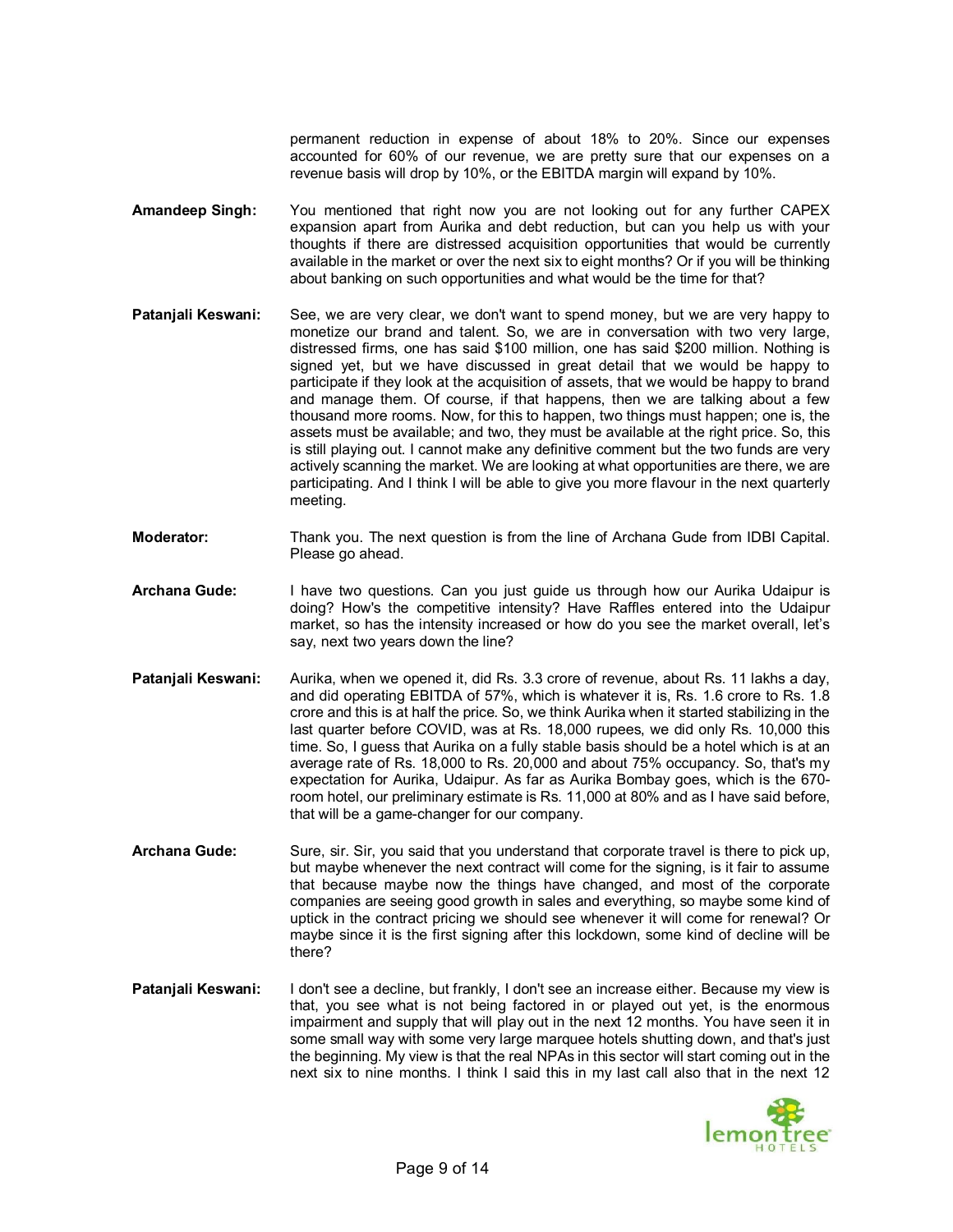months you are going to see a lot of distress. Now, whether that distress plays out in a permanent impairment in supply or 2-4 years impairment in supply, I have no idea. I think one predecessor of yours in this question line asked me, there is a lot of distress, I know that, so how will this new supply-demand dynamic play out? Now, on an aggregate basis in India, branded hotels demand has grown at 12% a year that's an actual number of the last 10 years. Let's take two years of COVID out, it will bounce back, I have no doubt. Now, there may be a permanent impairment of 25% of the demand of large corporates, which is 5%-6%, but it will be more than compensated by the growth in retail and the normal growth every year. So, I am very, very optimistic for the next calendar year onwards and I think from October next year, you will see an enormous increase in prices in hotels across India.

- **Moderator:** Thank you. The next question is from the line of Sumant Kumar from Motilal Oswal. Please go ahead.
- **Sumant Kumar:** Sir, my question is related to the Aurika, Udaipur. We have seen a 3.8% kind of occupancy, and we see all the leisure destinations in India is doing good, so what was the key reason for that, the lower occupancy?
- **Patanjali Keswani:** See, I think one structural change that has happened interestingly is that Indians are more ready to take holidays in India. Now, Aurika has one advantage, which is that it is in Udaipur, which is very close to Gujarat, where a lot of people like to travel and come out and have a good time from a state which has prohibition. So, what we are seeing is nothing new, it has always been a very attractive destination. In fact, in the last five years, one of the reasons we looked at Udaipur was that it was becoming a preferred choice for weddings, which as you know is a very large market in India. So, there is nothing exceptional to what is happening in Aurika. We saw that pre-COVID too, we saw very high occupancies at very high rates and I don't see that changing anytime soon. So, Udaipur to me today is perhaps a much more attractive tourist destination than even Goa because Goa has got so overbuilt and congested and so on that it's becoming much more mid-market, whereas Aurika has retained its upmarket and deluxe clientele.
- **Sumant Kumar:** But can we say that the Udaipur market is doing bad or we are doing bad?
- **Patanjali Keswani:** We are doing very well compared to the market if you look at the STR report. So, we are positioned below The Taj Lake Palace. Let me give you a number. When we were just opened and we were operating, The Taj Lake Palace was doing about Rs. 40,000 ARR, Udai Vilas was doing Rs. 37,000, Leela was doing Rs. 29,000, we were doing about Rs. 18,000 - Rs. 19,000. Below that was, I think, Trident at Rs. 11,000 and Taj Aravali also at the same price and we were doing the same market share, that is the occupancy. So, we are positioned there as I said, it's an upper upscale hotel. It is so nice that we have managed to get one new contract on Aurika, as I said, in Coorg, on account of this hotel, and we are now in discussions for various more Aurika's across India. I am quite pleased with our performance there, considering that we are a new hotel and a brand-new brand. It's not Taj or Oberoi or Leela; it's Aurika, but it's done very well.
- **Sumant Kumar:** And the next question is regarding other expenses, in Q1 FY 2022 is increased by 40% compared to the previous year same quarter, but there will be a similar level of Q2.
- **Patanjali Keswani:** So, that is basically on account of commissions to travel agents, because in Q1 last year there were no travel agents, as I said, 90% of the business was non-traditional, quarantine and healthcare. This year, because a very large amount was retail, we

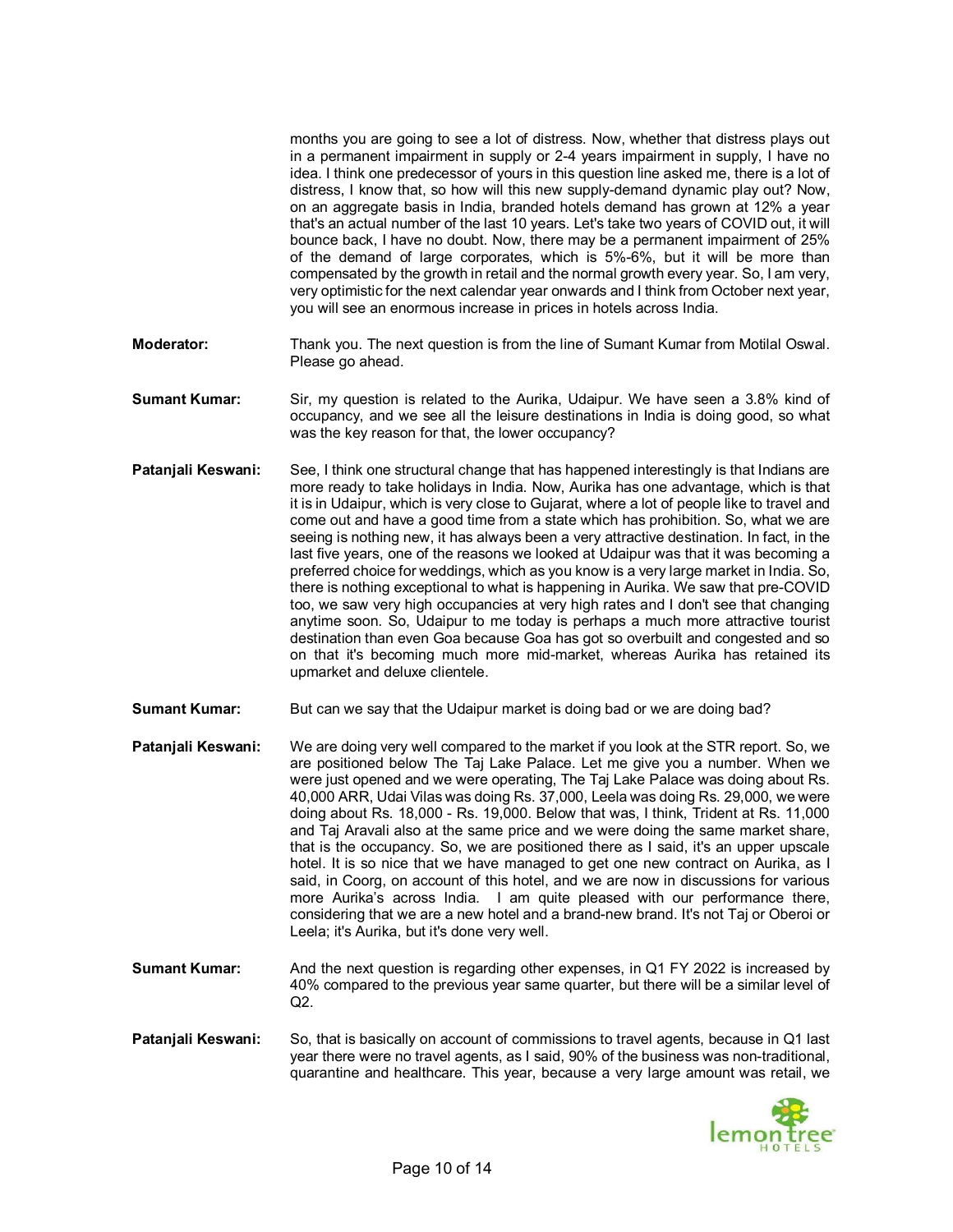had to pay commissions to online travel agents, credit card commissions, other offline travel agent commissions and so on.

- **Sumant Kumar:** Sir, when we compare with the Q2 FY21, the other expenses are on a similar level, while the revenue in Q2 is better than Q1 FY22. So, other than the commission, any other expense which is invariably in nature?
- **Patanjali Keswani:** We have tried to variablize our fixed cost, something we learned during COVID was, how do you variablize fixed costs. So, traditionally hotels, most of their costs were fixed, I think we have reasonably successfully managed to variablize a lot of our costs. So, basically what I am trying to say is, if fixed costs were 70%-75% of our total expenses pre-COVID, today it would be less than 50%. So, with a change in revenue, what you will find is the variable cost impact will be more significant on a quarter-by-quarter basis, whereas the fixed cost will remain at that lower value.
- **Moderator:** Thank you. The next question is from the line of Amit Agarwal from Nirmal Bang. Please go ahead.
- **Amit Agarwal:** What would be your Gross debt number and Net debt number for the quarter?
- **Patanjali Keswani:** So, our Gross debt, if you look at Q1 FY 22, it has gone up by Rs. 58 crores, Rs. 34 crore is the cash loss, we have invested Rs. 12 crores in Mumbai international airport, we have Rs. 7 crore which was our Tax credit, which we have not got which will be realized later, so, therefore, it is consumed as cash: and Rs. 5 crore is we made it a point that this quarter we would pay a lot of our operational creditors or because they were under distress. So, instead of you know 30 or 60 days, we made it a point to pay them a little more. So, that adds up to Rs. 58 crores, that's the change in our debt. Rs. 34 crore cash loss, Rs. 7 crore tax which will be adjusted in future, that's Rs. 41 crore. Rs. 12 crore is Mumbai international investment, that's Rs. 53 crore; and Rs. 5 crores more payment to OPEX in creditors, that's Rs. 58 crores and our closing cash I think was about Rs. 196 crore.
- **Amit Agarwal:** What would be the net debt to the equity that will be on account of that?

**Patanjali Keswani:** So, let me ask you a different question. If I build a hotel 10 years ago and I build a hotel 2 years ago, my cost per room for the same hotel is more than double. So, my equity is 10-15 years old, and my debt is three years old. I would urge you to look at it the way a REIT looks at it in the U.S., which is book value has no meaning, it is the cost today. So, the way I would look at Lemon Tree and I keep repeating it but somehow the message doesn't go through is, we have 5,200 rooms. The replacement cost per room today is Rs. 1 crore, which is Rs. 5,200 crores. My gross debt is Rs. 1,800 crores, net debt is Rs. 1600 crore, take out close to Rs. 400 crore in MIAL which is a capital work in progress, that leaves Rs. 1,200 crore of debt. So, on 5,200 rooms I have Rs. 1,200 crore of debt, which is less than Rs. 25 lakhs and it's an appreciating asset, I have not bought aircraft or taxis or cars which depreciate over time, my assets appreciate over time. So, it's very simple logic. If one room can support Rs. 25 lakhs of debt, which means at 8% Rs. 2 lakhs a year income, then I am fine.

- **Moderator:** Thank you. The next question is from the line of SN Ranjan, an Individual Investor. Please go ahead.
- **SN Ranjan:** Thanks for a very enlightening talk, we get a good idea of the hotel industry as a whole. I just want to know, last time I think you had mentioned, you are trying to

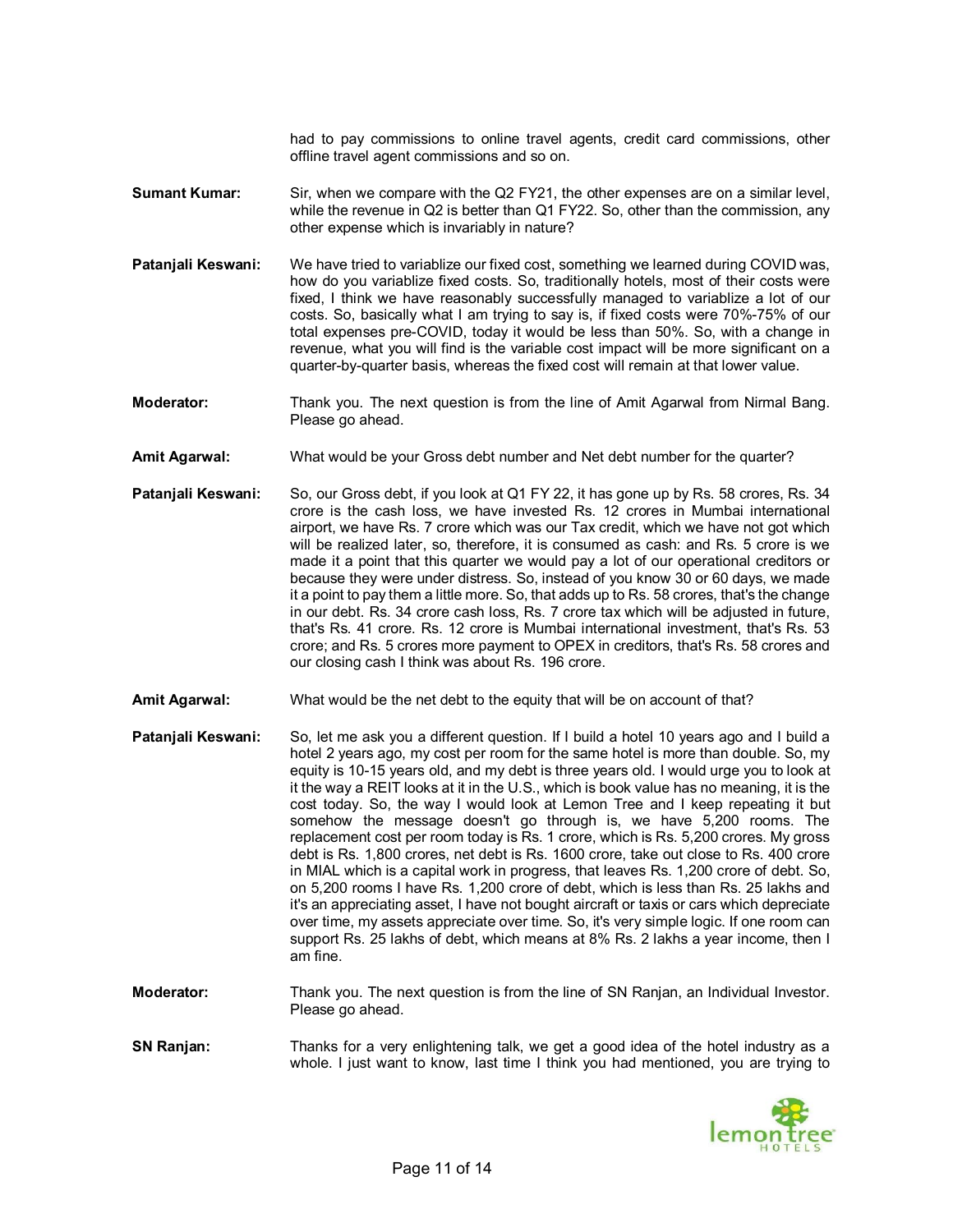reduce the dependence on online agents for bookings. And with our loyal customer base of I think 1.5 lakhs or so, how does the figure stand now? And are you happy with it?

- **Patanjali Keswani:** Okay. I am happy to have an investor talking to me, so let me explain this. Our loyalty base is roughly 1.2 million people, which is quite engaged with us. They continue to give us roughly 35% of our business. Now, the way I look at online travel agents is very simple to me, these are sales agents of the company to whom we pay a commission to get business into our company. Once a customer who has booked through a Make My Trip or a Goibibo or a Bookings.com comes to Lemon Tree, it is the job of that hotel, then, to convert that customer to book on a direct channel with us, which is much cheaper. Now, if I look at success ratios, because these online travel agents continue to give benefits to them, which we cannot match, which is like cashback and so on, our success is limited, but it is still about 50%. So, our conversion rate is that if two guys come to us from an online channel, we will convert one to book on our website going forward.
- **SN Ranjan:** That's fantastic. Very heartening to hear, sir.
- **Patanjali Keswani:** Yes, but this is a challenge by the way worldwide. One of the main reasons Marriott acquired Starwood for \$12 billion was to acquire their loyalty program and to get greater traction in terms of being able to compete with online travel agents. But the reality is that while they are our partners, they are also not our partners, so we treat them like frenemies. Something like Swiggy and Zomato versus restaurants. And that's the reality of today. In my view is, the only way to succeed for Lemon Tree is to control 30%- 40% of the mid-market. So, currently, we are at 17%, we will be 20% of the mid-market in two years, we intend to somehow get to 25,000 rooms in the next five, six years, which is managed rooms; in which case, our ability to retain a customer and get them on our direct channels will be much, much stronger and larger. So, it's a dominant play you have to make.
- **Moderator:** Thank you. The next question is from the line of Achal Kumar from HSBC. Please go ahead.
- **Achal Kumar:** How much of the business you had in Q1FY21 related to COVID? What kind of business we had last year like quarantines, medical staff and all that facilities, did? And do you still have that business at this point? And if that is not the case, why there is a fall in revenue quarter-to-quarter, since I believe that Q1 last year would have been quite bad. So, what is the reason behind this 10% drop in ADR year-on-year?
- **Patanjali Keswani:** Okay. So, I answered this earlier, but I will repeat it. About 80% to 90%, I am not clear, I don't remember the number, but the vast majority of our business last year was not our normal business - non-traditional. So, it was healthcare professionals, it was Vande Bharat, it was all kinds of quarantine business and business continuity planning. So, this business typically was a fixed rate with very limited expenses. So, we were lucky we got a disproportionate share of it in India last year. This year, the non-traditional business was less than 20%- 80% was retail. Now this retail business that we got this year, which is a traditional business, was on a very competitive basis. And these guys were only interested in price.

So, this quarter, Q1 was not our actual customer, but customers who were looking for staycations or travel at a very low price, which is why, one, the ADR fell, because then we were competing with everybody, it was not a fixed business. The number two was that our expenses also went up because these guys were staying for one or two nights, so we had to keep changing the linen, we had to keep refreshing the

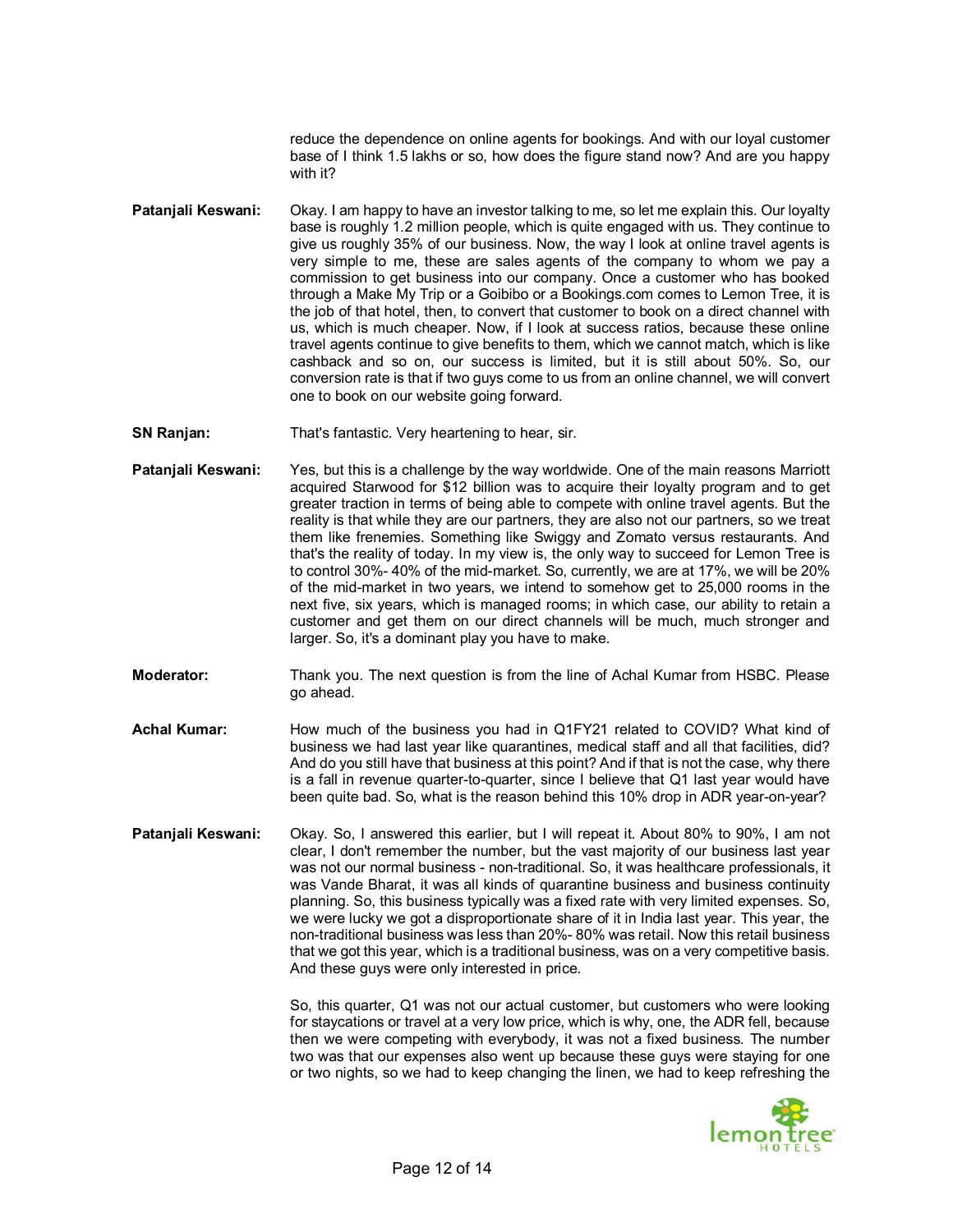room, we needed more staff, they were ordering a lot of room service. Whereas in the previous quarter, the previous year, everybody was staying in their room, they were getting fixed meals, there was no change of linen, they were staying for 14 days. So, that is why, the average rate fell; and, the expenses went up.

Another reason why expenses went up this quarter was that we were pretty sure that once the scare of COVID 2 would get over, so we took a call actually, that the bounce-back would be sudden and not gradual like it was last year. So, last year if you look at Q1, Q2, Q3; Q2 was 20% more than Q1, and Q3 was 35% more than Q2. This year, we feel Q2 would be much stronger and Q2 can be 120% higher than Q1. So, we wanted to keep all our hotels open and ready. So, these are a multiplicity of reasons why ADR went down, costs went up and so on.

- **Achal Kumar:** So, what I am trying to say is that on Slide 15, the occupancy level for example Keys Hotel, Red Fox Hotel, the occupancy level was quite low, while Lemon Tree Premier where the rates are higher, comparatively higher, the occupancy level was much better. So, is the customers were more price-focused?
- **Patanjali Keswani:** No, no, that's not correct, because Lemon Tree Premier is in the cities where the demand was. So, if you look at Keys, more than 50% of Keys was in Kerala where the second wave was going on and on; and in Whitefield and Hosur, which were the IT centres where demand in and of itself was low. So, when you talk Keys, really look at Bangalore as an example, can you see Bangalore in the second last line? Look at the drop in demand in Bangalore. So, when there is no demand, pricing is irrelevant. Where there was demand is where you see it play out at Lemon Tree Premier, went from 40% last year we went up to 46% this year. Please note that that was accompanied by a big dropping price. So, that is the real answer, because Keys is fundamentally in Trivandrum, Cochin, Whitefield and Electronic City. So, these four cities are where 60% of their inventory is, which went through hardly any occupancy. While Keys did well in Pune and Ludhiana and Vishakhapatnam.
- **Achal Kumar:** Fair enough, I got it. I have two more questions if you could please help. On Slide 27, I mean, what exactly do we want to show in this slide, this is the operational performance by ageing, what exactly this slide tells you? Slide 27, if you can help me.
- **Patanjali Keswani:** This was recommended to me by a very big investor in hotels in the U.S. I found that in India, there is a tendency by analysts to look at hotels without considering when they opened. Now, if you are a very high growth company with very large CAPEX, like Lemon Tree, and then compare it to other companies also in the listed space, who are not growing, then there is a tendency to get confused between, in a simple apple-to-apple comparison. So, a new hotel, what is called an infant hotel, which is less than one-year-old, typically loses cash. Then it takes another two years, between one to three years to stabilize and the right comparison between hotels is when both are stable. So, what we are trying to show here in this slide is, we are a high growth company so we look at this, please note that we had 11 hotels with 1,600 rooms that are less than one-year-old. We had another six hotels, so if you look at, that's FY20, and FY21 we had 13 hotels which were one to three years old, in the middle of COVID, where we had deployed close to Rs. 2,000 crore of capital. and these didn't have an opportunity to stabilize.

So, what we are trying to show you is, how do we perform when we stabilize hotels. So, if you look at ROCE, if you look at the second last slide, that in a normal year an unstable brand-new hotel gives 2%, two years later it gives 5%, then it gives 12%. So, this is something I find, in India, people don't factor. The fact is that I have Rs.